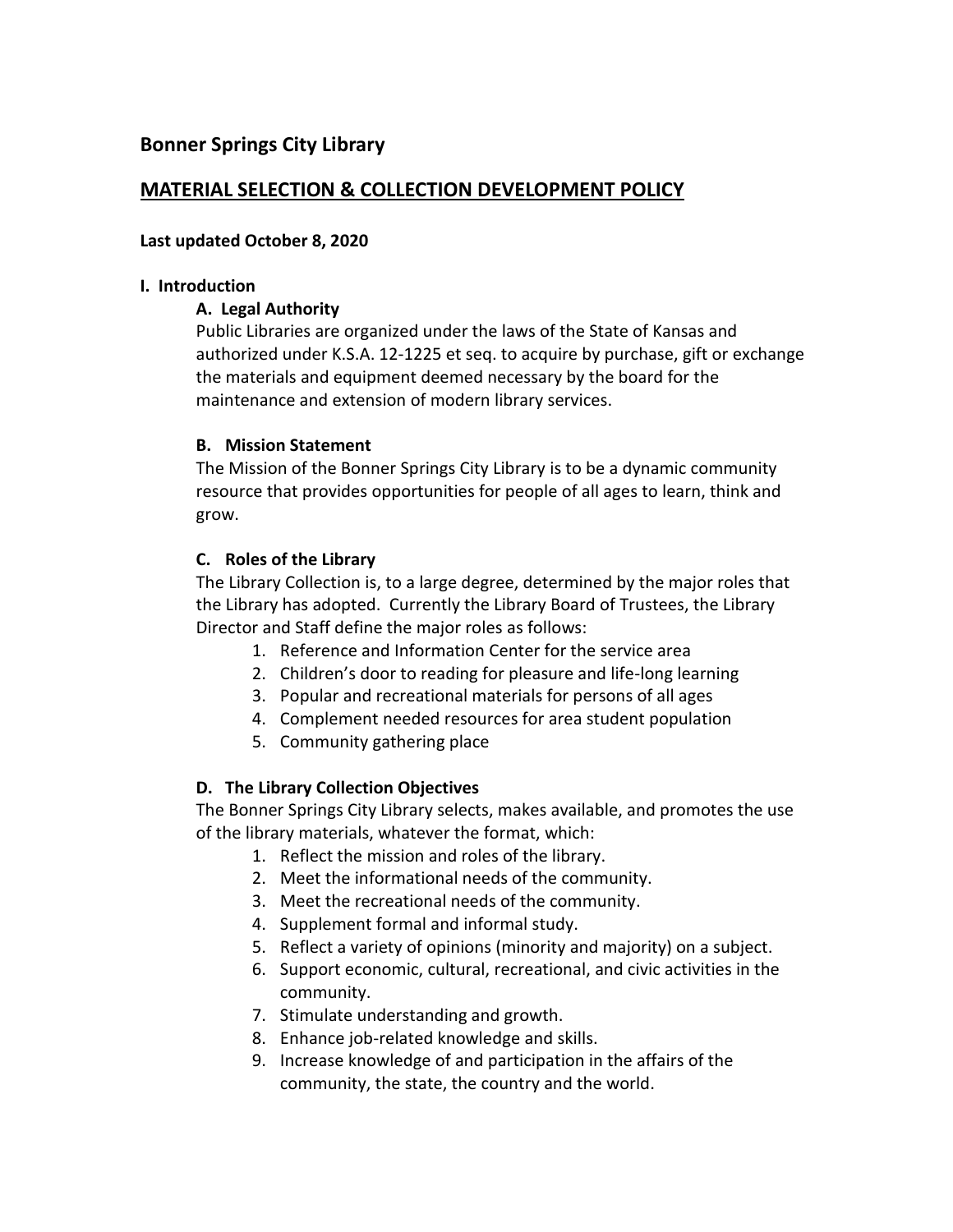## **E. Responsibility for Selection**

The responsibility for the materials selection policy lies with the Board of Trustees of the Bonner Springs City Library. The Board delegates to the Library Director and other staff members designated by the Director the responsibility of selection of materials and development of the collection.

## **II. Criteria and Review Sources**

## **A. General Selection Criteria**

The criteria are not intended to exclude consideration of standards appropriate to particular formats of materials. While a single standard cannot be applied to each work the following general criteria are used in selecting materials for purchase by the Bonner Springs City Library:

- 1. Relationship to the existing materials in the collection on the same subject.
- 2. Reputation of the author, artist, publisher or producer.
- 3. Suitability of subject, style, and reading level for the intended audience.
- 4. Current appeal and popular demand
- 5. Present and potential relevance to the community needs.
- 6. Availability or scarcity of materials on the subject
- 7. Value of material in relation to its cost.
- 8. Level of difficulty and specialization
- 9. Reviews, summaries and descriptions of materials
- 10. Availability and accessibility of the same materials in the geographical area.
- 11. Format suitability
- 12. Technical characteristics, i.e., physical condition of item and level of durability.

**FICTION**—In addition to the General Selection Criteria above, the following criteria will be considered for acquisition of fiction:

- 1. Plausible plot and good plot development
- 2. Effective Characterization
- 3. Imaginative writing and originality
- 4. Literary merit
- 5. Accurate description of the particular era or country in which it is set
- 6. Ability to sustain a reader's interest
- 7. Significant contribution in a new or special way if a new edition

**CHILDREN'S MATERIALS**—The following criteria, when applicable, should be considered when selecting materials for the children's collection:

- 1. Appropriate materials to meets the needs of children from infancy to sixth grade
- 2. Materials of interest to adults concerned with these age groups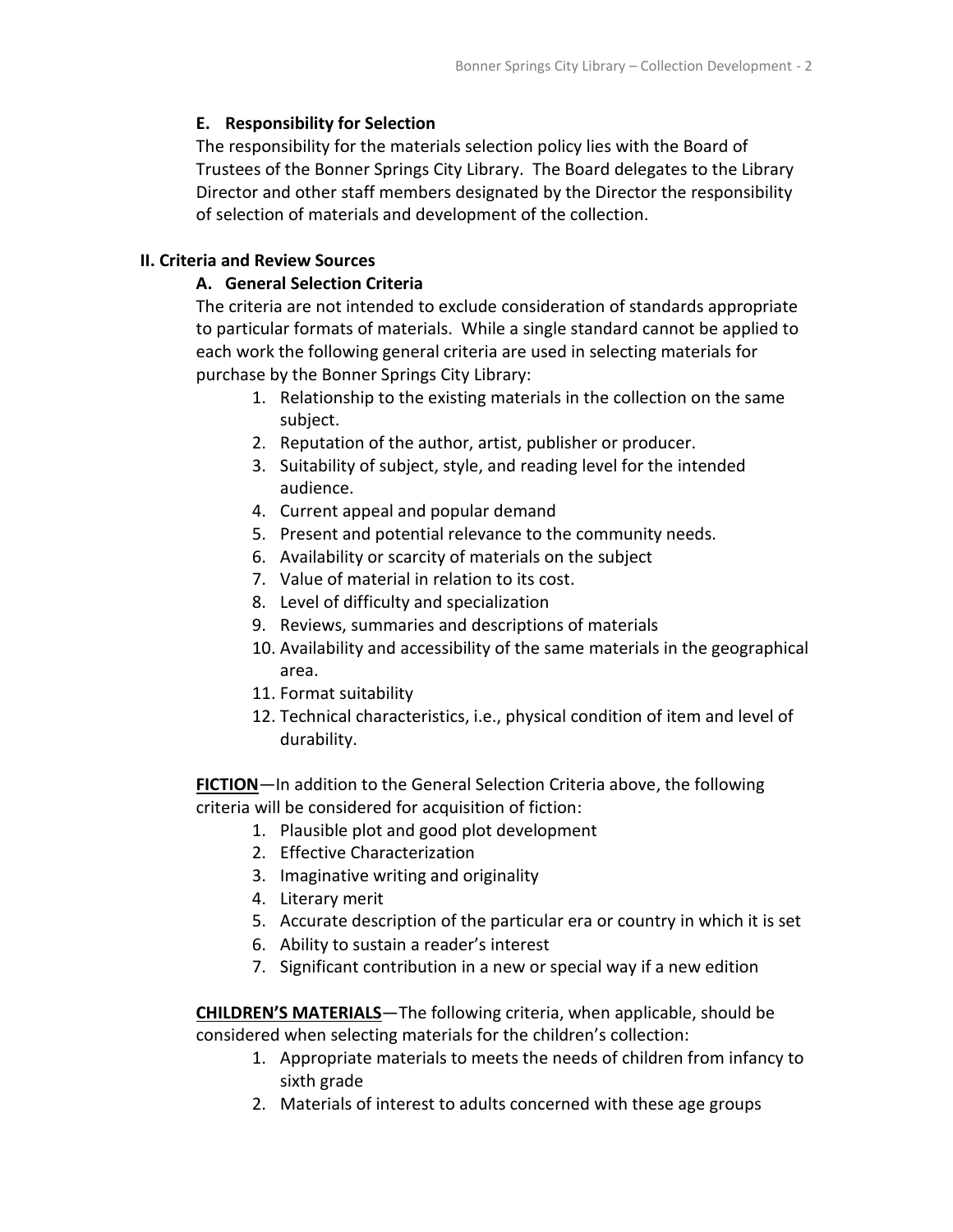- 3. Variety in points of view to enable children to better understand their world
- 4. Materials that reflect cultural diversity
- 5. Materials that reflect the wide spectra of reading comprehension and maturity levels of children served

**YOUNG ADULT**—The following criteria, when applicable, should be considered when selecting materials for the young adult's collection:

- 1. Appropriate materials to meet the needs and interest of young adults in the twelve to eighteen age group (middle school through high school); grades six through twelve
- 2. Materials for popular, recreational and topical reading that may be related to the needs of students, but does not include school textbooks
- 3. Variety in points of view to enable young adults to better understand their world
- 4. Recognition of special characteristics of this age group and the need to identify with others, peer pressure in the area of behavior and conduct, and a search for self-identity, self-worth, and independence from family
- 5. Materials that reflect the wide spectra of comprehension, maturity and library skills
- 6. A wide range of subjects, some controversial

**NONPRINT MATERIALS**—Criteria parallels those listed for General Selection Criteria but should also consider:

- 1. Artistic merit and reputation of artist/author
- 2. Quality of interpretation and technique of the artist
- 3. Ability to be understood and articulated in an interesting manner if spoken word
- 4. Presentation of quality images, color reproductions, compositions, if visual media

**VIDEOS/DVDS**—Criteria for the selection of videos or DVDs

- 1. Balance popular demand with quality by basing purchases on reviews
- 2. Good technical quality
- 3. Need for non-fiction and documentary to present accurate and up-todate information
- 4. Need for subject of be appropriate to the format

**GRAPHIC NOVELS-** Graphic Novels – The Bonner Springs City Library develops a graphic novel collection of core and popular titles that serve the informational and recreational interests of children, young adults, and adults.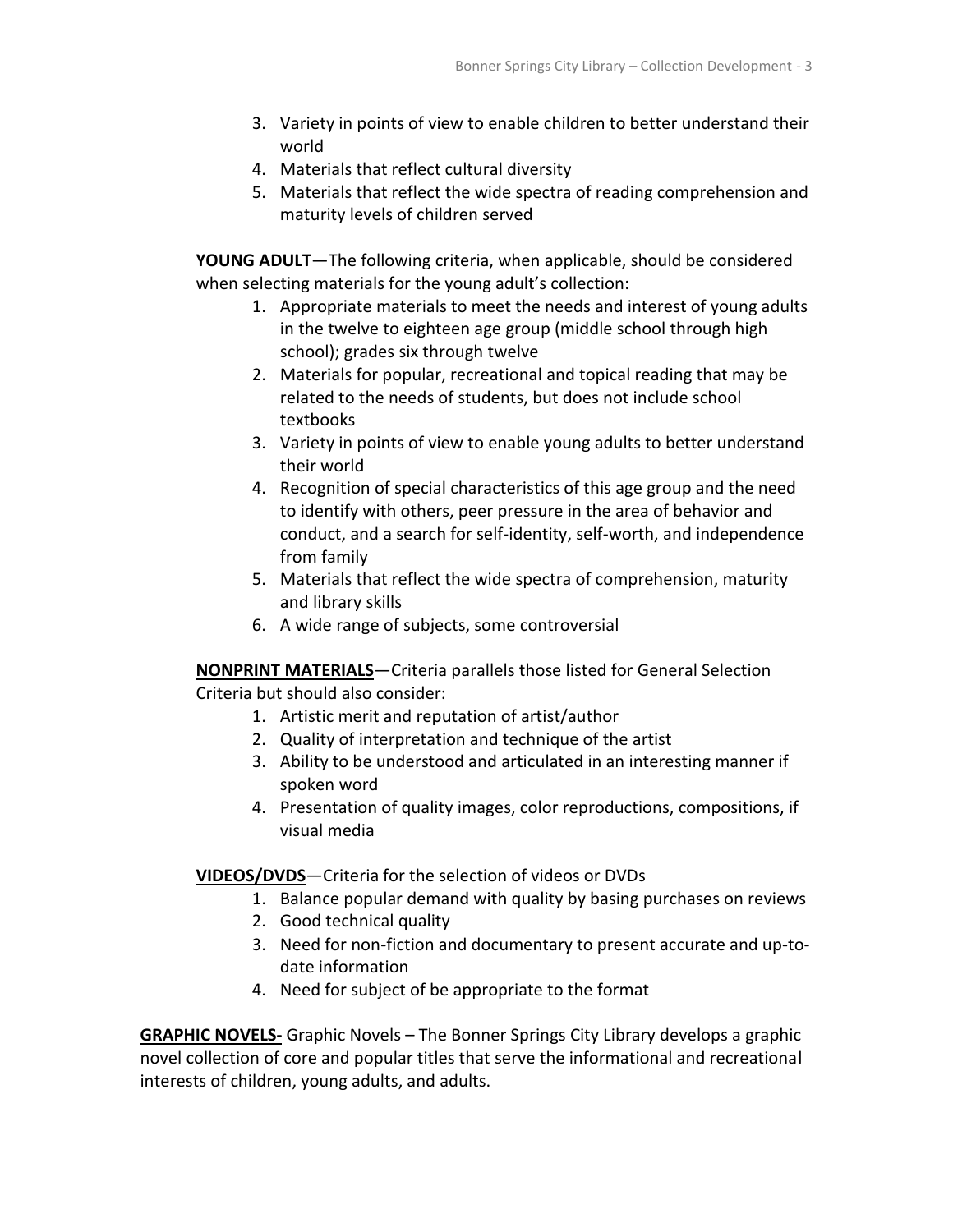- 1. Graphic novels have gained literary acceptance as a new medium through which a combination of text and sequential art are used to tell a story. The graphic novel format holds great appeal for reluctant and avid readers alike.
- 2. The library collects graphic novels in English. Library customers should be aware that graphic novels translated from other languages may reflect cultural differences.
- 3. The library strives to choose graphic novels that serve a wide age range of audiences, but it is the responsibility of parents or adult caregivers to determine which materials are appropriate for their children.
- 4. Ratings of graphic novels will be considered when selecting graphic novels. These ratings will determine what part of the collection the graphic novels will be selected for.
	- a. Graphic novels and manga rated Teen will be shelved in the Young Adult graphic novel collection.
	- b. Graphic novels and manga rated Older Teen will be shelved in the Adult graphic novel collection. Any graphic novels that are rated adult by major comic book publishers, such as Marvel and DC, will also be shelved in the Adult graphic novel collection.
	- c. Manga rated Mature (ages 18+) will not be selected for the adult graphic novel collection due to its very mature nature.
- 5. Graphic novels are chosen from professional reviews in publications such as *Library Journal*, *School Library Journal*, *VOYA* (Voice of Youth Advocates) and *Booklist*; recognized online sources; award lists; and bibliographies.
- 6. Customer requests are also considered when choosing titles for the collection.

# **B. Review Sources**

- **ADULT**—Primary sources for adult materials include, but are not limited to:
	- 1. Professional review journals such as *Booklist, Library Journal, Kirkus Reviews, Publishers Weekly, New York Times Book Review* and the *Kansas City Star*
	- 2. Award Winners
	- 3. Bestseller lists including those appearing in the *New York Times* and *Publishers Weekly*
	- 4. Recommended reading lists produced by professional associations including the American Library Association and its divisions

**CHILDREN**—Primary sources for children's materials include, but are not limited to:

- 1. Professional review journals such as *Booklist, School Library Journal, Kirkus Reviews, Publishers Weekly* and the *Kansas City Star*
- 2. Award Winners
- 3. Bestseller lists including those appearing in the *New York Times* and *Publishers Weekly*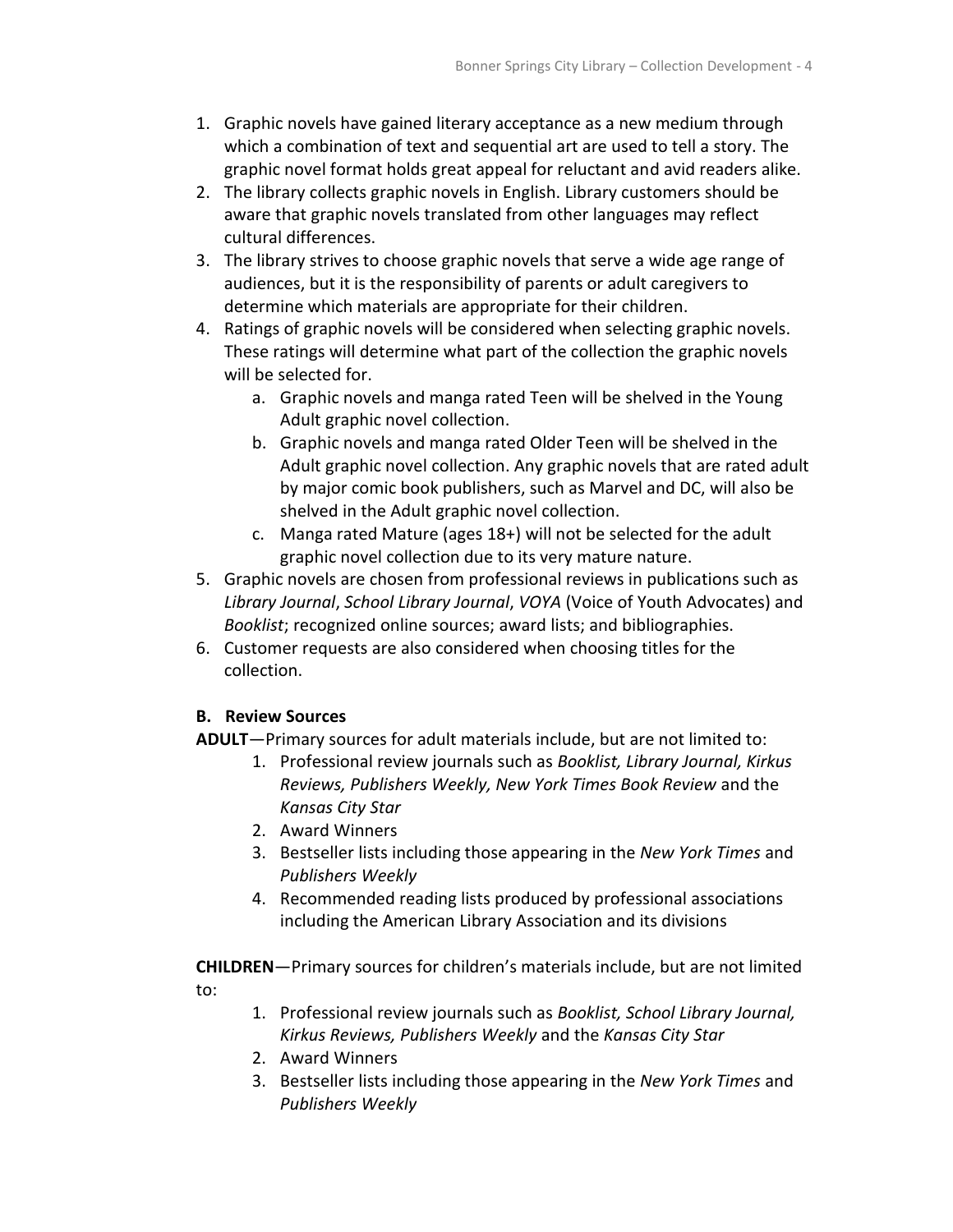- 4. Recommended reading lists produced by professional organizations including the American Library Association and its divisions.
- 5. Recommended reading lists produced by local schools in the library's service area

**YOUNG ADULT**—Primary sources for young adult materials include, but are not limited to:

- 1. Professional review journals such *as VOYA (Voice of Youth Advocates), Booklist, School Library Journal* and the *Kansas City Star*
- 2. Award Winners
- 3. Bestseller lists including those appearing in the *New York Times* and *Publisher's Weekly*
- 4. Recommended reading lists produced by professional organizations including the American Library Association and its divisions.
- 5. Recommended reading lists produced by local schools in the library's service area

**NONPRINT MEDIA**—Professional review sources include, but are not limited to:

- 1. Professional review journals such as *Booklist, Library Journal, School Library Journal, AudioFile* and *Video Librarian*
- 2. Award Winners
- 3. Bestseller lists including those appearing in *Billboard Magazine* and *Library Journal*

# **III. Acquisition**

## **A. Materials Not Purchased**

The following materials will not be purchased: slides, records, 16mm films, textbooks, workbooks, books that are abridged (except for versions designed specifically for young readers), outlines or synopses.

# **B. Replacements and Duplicates**

A replacement is an item purchased to replace an identical title previously in the collection. The need for replacement in each case is judged by these factors:

- 1. Number of copies available. If a copy is lost or missing, the library may not replace it if it owns another copy.
- 2. The coverage the library has on the subject. If the library has a large collection of materials in a particular subject area, there may be no reason to replace a particular title.
- 3. The amount of similar materials available. If lots of books are continually published on a subject, the library may replace a missing title with something more current.
- 4. The demand for subject material in that subject area. It may be that the subject is so popular that the library may replace it at once.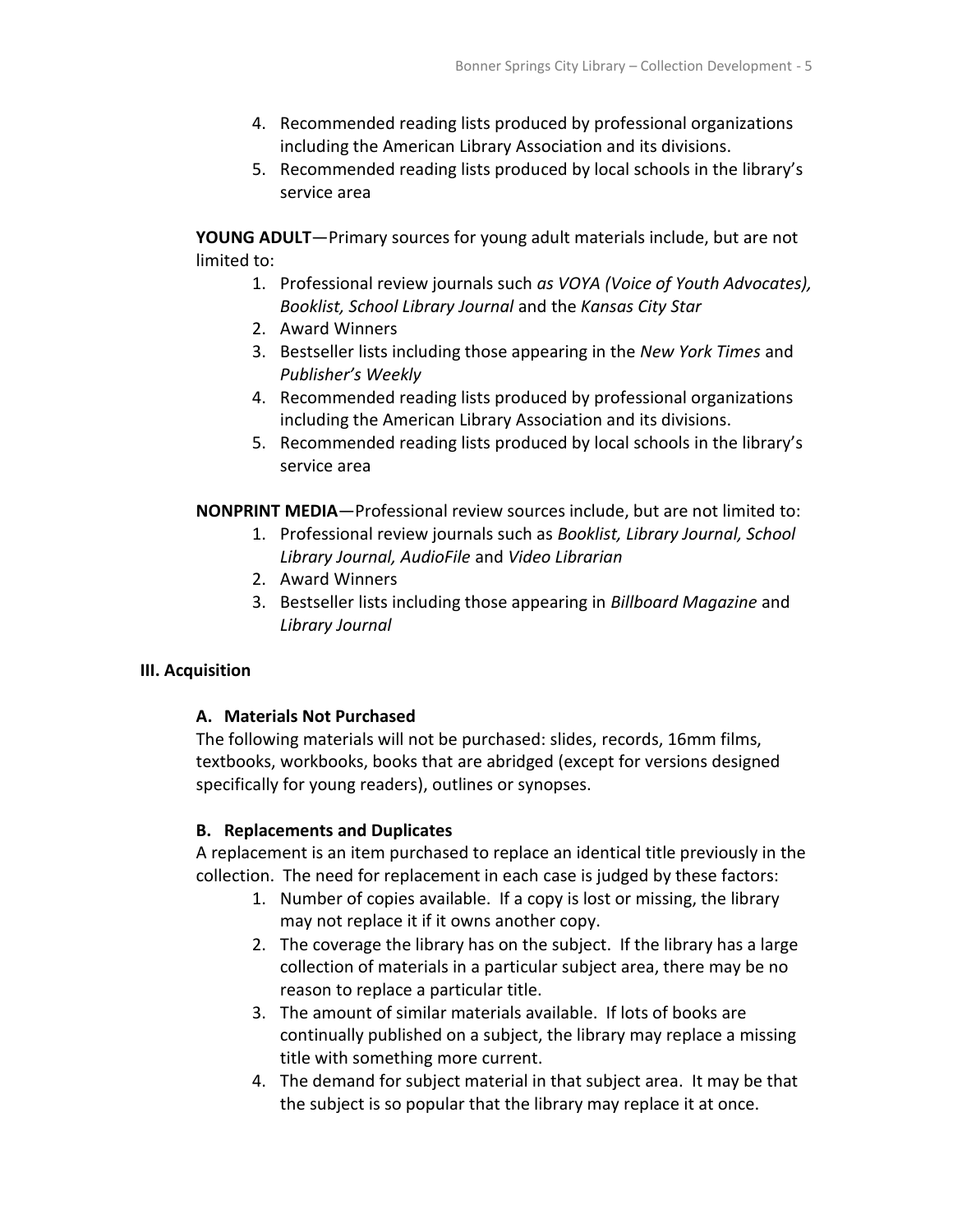- 5. The availability of a particular title. If a title is out-of-print and expensive to replace, the library will not replace a new one.
- 6. If the budget permits, a duplicate copy will be ordered for titles that have multiple requests or reserves.

### **C. Recommendations from the Public**

The Bonner Springs City Library welcomes suggestions from the public concerning possible purchases for library materials. The patron can fill out a form giving as much information concerning the material as is known. These suggestions will be considered by the same criteria as materials purchased for the library and as the budget permits.

#### **IV. Gift and Tax Deductions**

The full Gift Acceptance Policy, which covers donations of materials among other types of donations, is included in the Bonner Springs City Library Service Policy.

The following details from that policy pertain to donations of materials:

- Gifts that require approval of the Library Board before acceptance include books given under the condition that they be placed in the collection.
- Donations of materials are accepted with the understanding that they may be used or disposed of as the Library sees fit. Items not added to the collection will be given to the Friends of the Bonner Springs Library for resale.
- The Library will only accept items in good condition. Donations of magazines older than two years, newspapers, textbooks, and encyclopedia sets will not be accepted. Exceptions may be made at the discretion of the library director.
- Though gifts to libraries may be tax deductible, library staff is prohibited by law from providing appraisals or establishing value. Evaluation of a gift is the responsibility of the donor.

Updates to this section of the Collection Development Policy must be reflected in the Bonner Springs City Library Service Policy.

#### **V. Interlibrary Loan and Cooperation**

The Bonner Springs City Library will cooperate with the Kansas State Library and the Northeast Kansas Library System to provide interlibrary loan as an essential service to library users.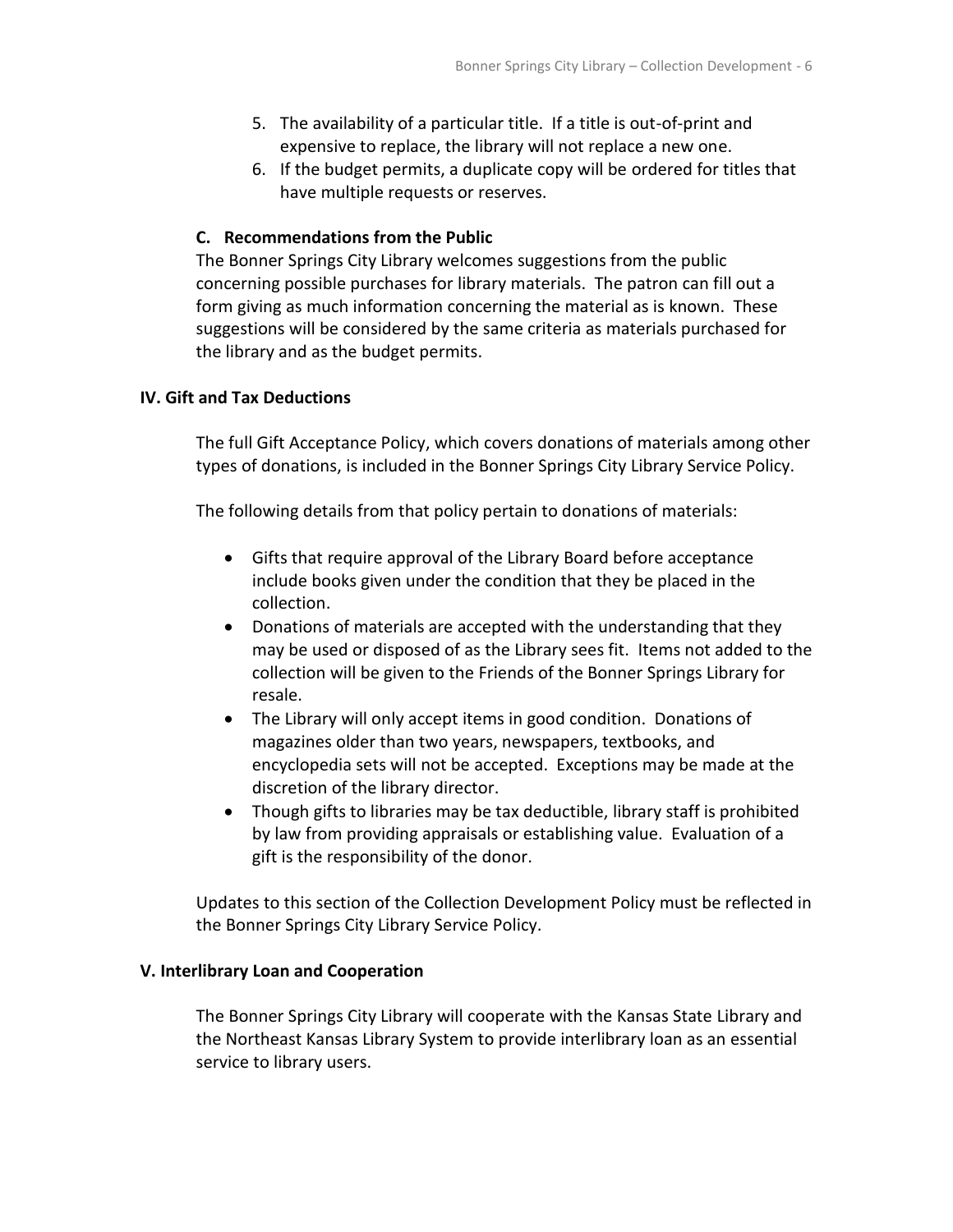It is more economical to borrow an infrequently used book than it is to buy it. Interlibrary loan, while not designated to substitute for providing books and other materials in constant demand, is used by the Bonner Springs City Library to provide essential materials for unusual situations and to make available those materials which cannot be added to the collection because of space and budget.

### **VI. Confidentiality of Library Records**

The Board of Trustees of the Bonner Springs City Library recognizes the library's special position of trust with members of the public and has therefore established this policy outlining their responsibility with regard to confidential information about patrons and patron use of library resources that comes into the library's possession.

As the choice of books and other library materials, along with the use of the informational resources of the library, is essentially a private endeavor on the part of each individual patron, the library shall make every reasonable and responsible effort to see that information about the patron and the individual information choices remain confidential. Parents and guardians of children age 17 and under, having signed an agreement to be responsible for materials and fines on the account of their child, may have access to a list of current checkouts and fines, but the Library encourages them to obtain this information through the online catalog.

For people to make full and effective use of library resources they must feel unconstrained by the possibility that others may become aware of the books they read, the materials they use, the questions they ask. The awareness of existence of such a possibility inhibits free usage of the library, its resources and facilities, and is contrary to the ALA library Bill of Rights and Freedom to Read Statement.

Therefore, the Board of Trustees of the Bonner Springs City Library has adopted the following guidelines concerning the disclosure of information about library patrons:

No information shall be disclosed regarding or including:

- 1. A patron's name (or whether an individual is a registered borrower of or has been a patron)
- 2. A patron's address
- 3. A patron's telephone number
- 4. A patron's email address
- 5. Any information regarding a patron's current or past borrowing history
- 6. The library's circulation records and their contents
- 7. The library's borrower's records and their contents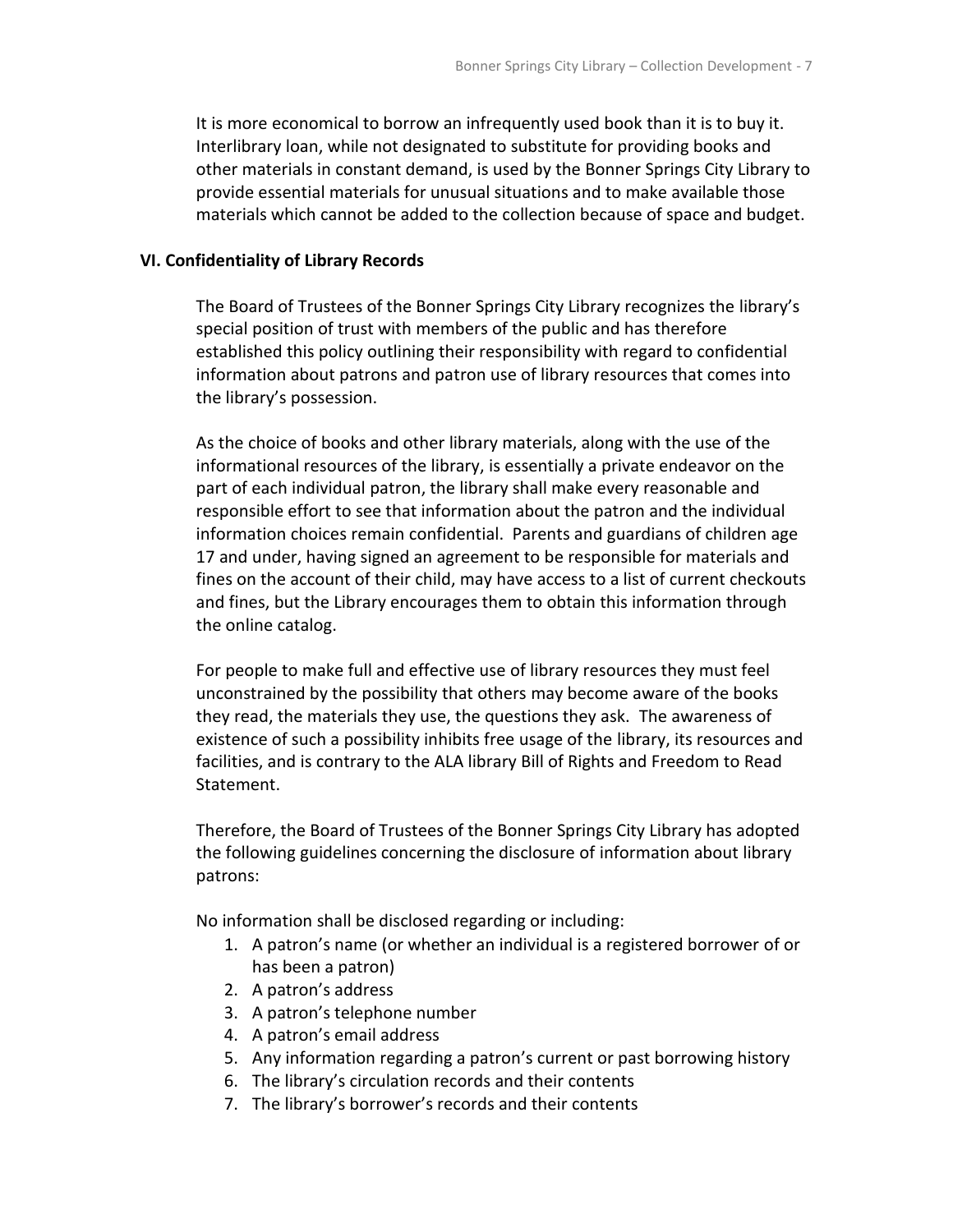- 8. The number or character of questions asked by patrons
- 9. The frequency or content of a patron's lawful visits to the library or any other information supplied to the library (or gathered by it) shall not be given, made available or disclosed to any individual, corporation, institution or government agency without a valid process, order or subpoena.

All library employees (and those volunteers who work in its behalf) are hereby instructed to comply with these guidelines. The Board of Trustees recognizes that it is only through continued public confidence in the fact that these guidelines are indeed being upheld that the public can maintain its confidence in the library. It is this confidence that is vital to the library's role in the community and the community's right to know.

Updates to this section of the Collection Development Policy must be reflected in the Patron Confidentiality Statement signed by all staff.

#### **VII. Challenged Materials**

#### **A. Precepts of Freedom**

The Bonner Springs City Library adheres to and wholly supports The American Library Association's *Library Bill of Rights, Freedom to Read,* and *Freedom to View* statements, which are considered part of the selection process. (These documents are available online.)

### **B. Process for Reconsideration of Library Materials**

- 1. All challenges of materials are handled by the Director. An in-person appointment will be offered to the person making the complaint.
- 2. A private area will be chosen for the meeting. The Director, with another staff member or board member as witness, will listen to the person's complaint.
- 3. The Director will explain the general criteria of the library's selection policies. It should be made clear that the Board of Trustees subscribes to the freedom statements in the library's policy.
- 4. If the complainant wants to continue the procedure for reconsideration of materials after talking to the Director, the complainant will be requested to complete the form "Reconsideration of Library Materials" form. The complainant must be properly identified and the complaint form must be filled out in its entirety. After receiving the completed form, the Director shall refer to matter to the Bonner Springs City Library Board of Trustees.
- 5. The Board of Trustees will form a committee made of the Library Director or a staff appointment of the Director's choice, a Board Member and someone from the community who is a library user. The committee will be charged